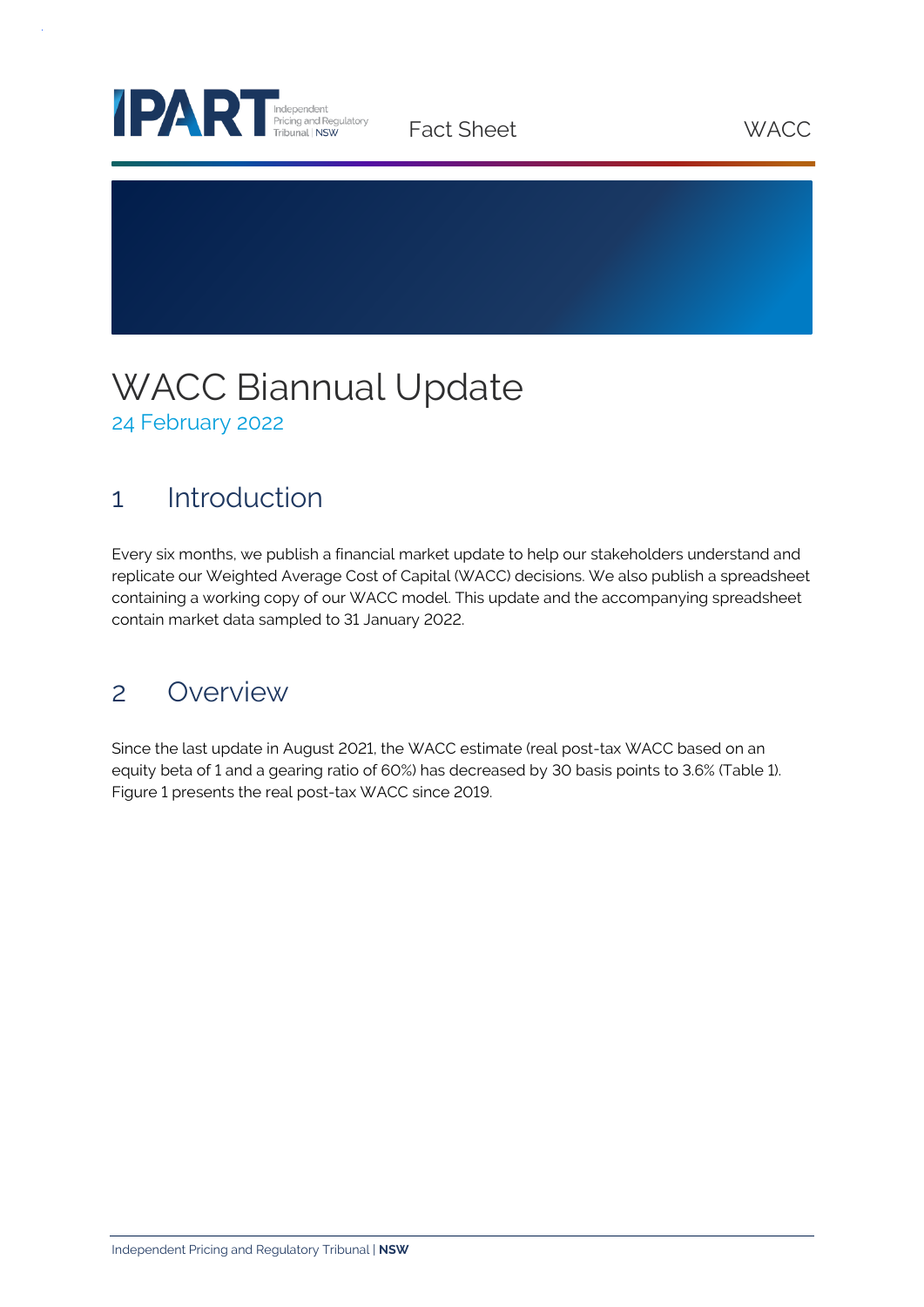



Source: IPART analysis of Reserve Bank of Australia and Refinitiv data.

Table 1 summarises our estimates of the nominal and real post-tax WACC range and the midpoints. It also compares the current WACC estimates with those we published in the August 2021 update (the August 2021 update contains data sampled to 31 July 2021).

Table 2 summarises the underlying market-based WACC parameters over the same period.

### Table 1 IPART's WACC range using an equity beta value of 1 and a gearing ratio of 60%

|                  | Lower | <b>Midpoint</b> | <b>Upper</b> |
|------------------|-------|-----------------|--------------|
| 31 July 2021     |       |                 |              |
| Nominal post-tax | 6.3%  | 6.4%            | 6.4%         |
| Real post-tax    | 3.9%  | 3.9%            | 4.0%         |
| 31 January 2022  |       |                 |              |
| Nominal post-tax | 6.2%  | 6.3%            | 6.3%         |
| Real post-tax    | 3.5%  | 3.6%            | 3.6%         |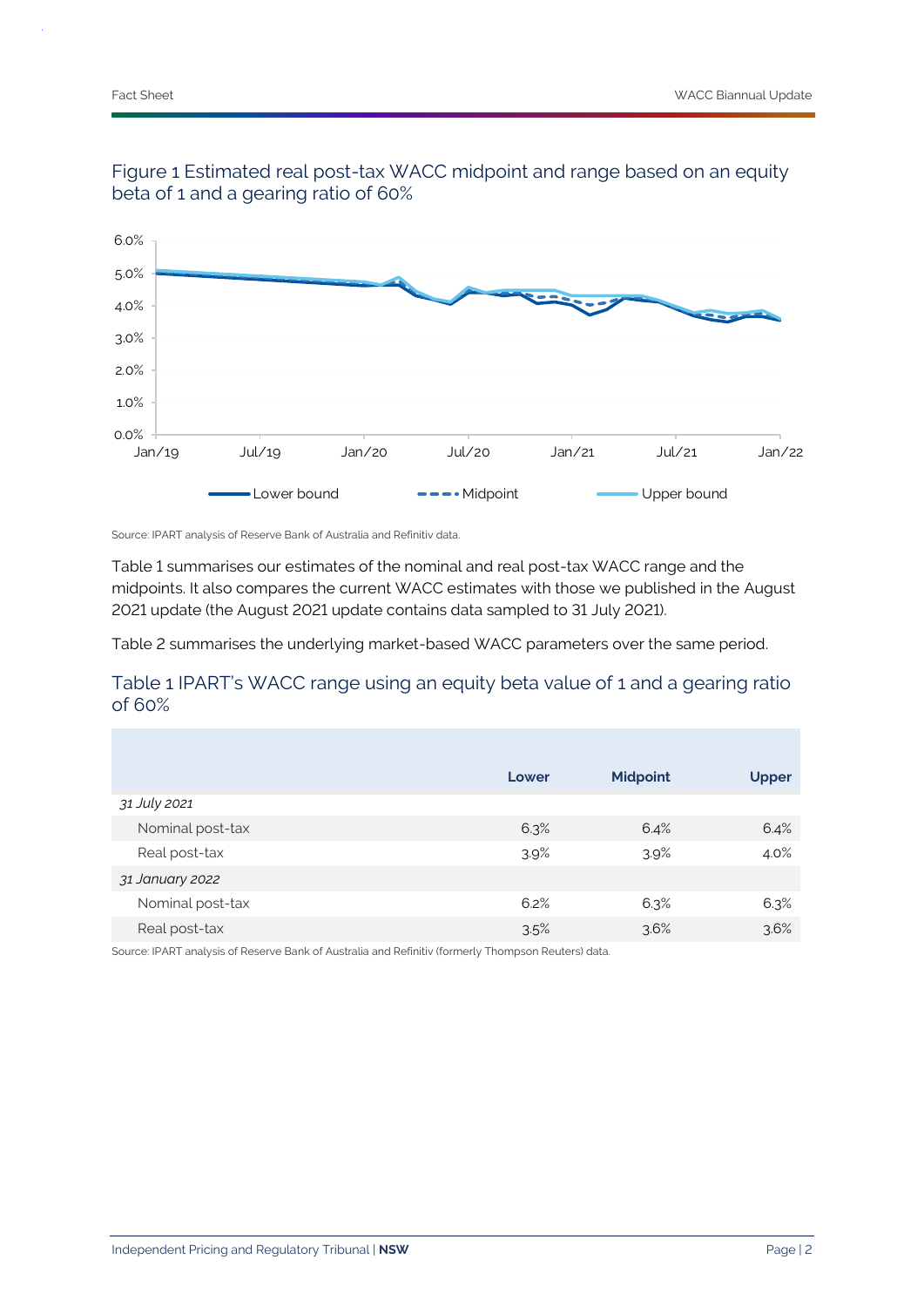|                 | <b>Risk free rate</b> | Cost of debt | <b>Market risk</b><br>premium | <b>Inflation</b> |
|-----------------|-----------------------|--------------|-------------------------------|------------------|
| 31 July 2021    |                       |              |                               |                  |
| Current         | 1.6%                  | 3.6%         | 8.9%                          | 2.3%             |
| 10 years        | 2.4%                  | 4.9%         | 6.0%                          | 2.3%             |
| 31 January 2022 |                       |              |                               |                  |
| Current         | 1.6%                  | 3.6%         | 8.6%                          | 2.6%             |
| 10 years        | 2.5%                  | 4.8%         | 6.0%                          | 2.6%             |

### Table 2 Market-based parameters

Note: The current estimates are measured either over 40 trading days or two months, depending on their data source.

Source: IPART analysis of Reserve Bank of Australia and Refinitiv (formerly Thompson Reuters) data.

Our calculation of the WACC can be found in the accompanying spreadsheet.<sup>a</sup> At the parameter level, Table 2 shows that over the last six months the:

- **Risk free rate:** The current measure of the risk-free rate has remained constant and the longterm (10-year) measure has increased by 10 basis points.
- **Cost of Debt:** The current measure of the cost of debt has remained constant while the longterm measure has decreased by 10 basis points.
- **Market Risk Premium (MRP):** The current measure of the MRP has decreased by 30 basis points. We do not update the long-term measure with changes in the market.
- **Inflation:** Our current measure of inflation has increased by 30 basis points and the long-term measure has also increased by 30 basis points.

Select an industry from the drop-down menu in the accompanying spreadsheet for industry-specific WACC estimates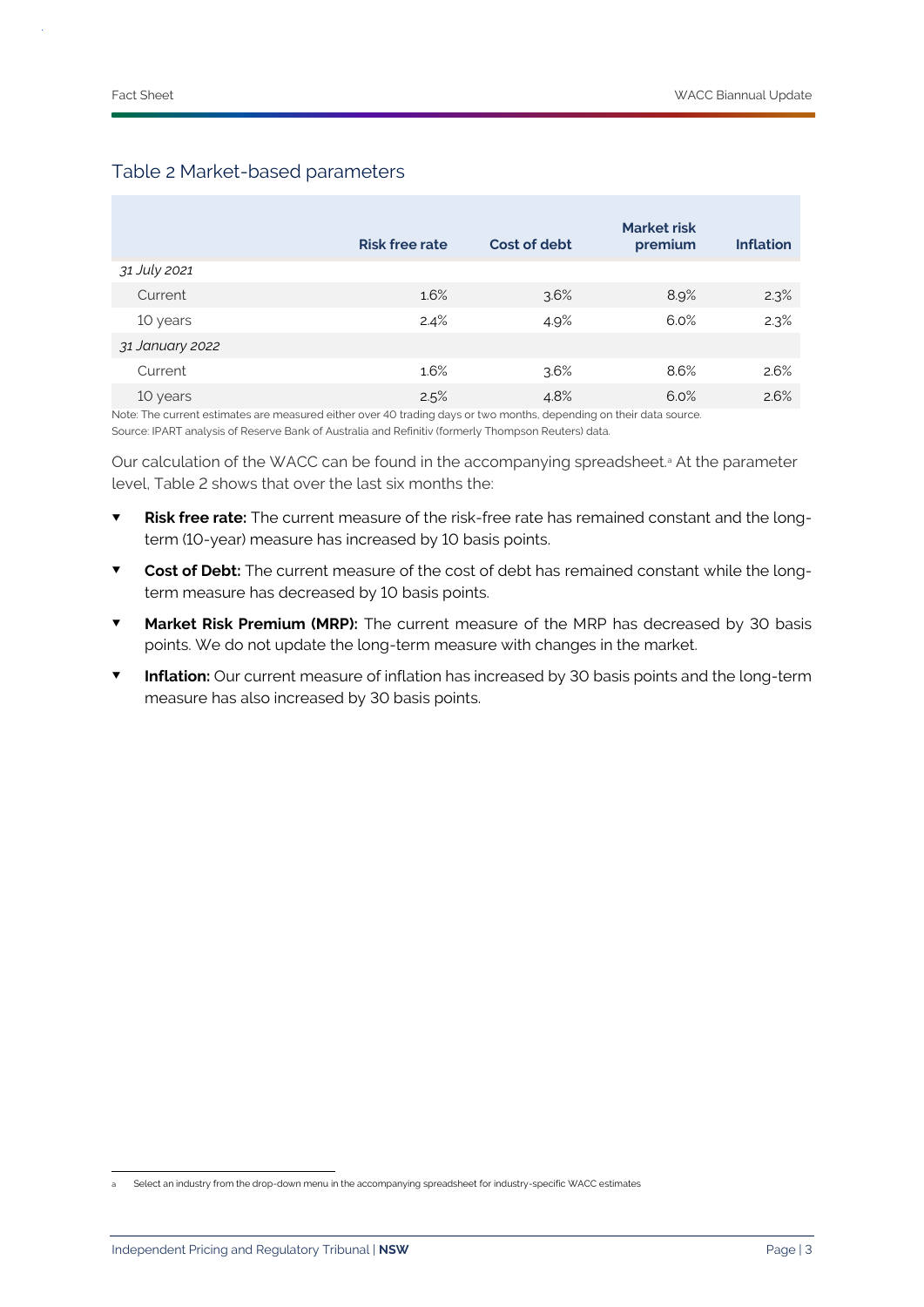#### **Short-run Market Risk Premium (MRP)**

To enhance the transparency of our WACC decisions, we publish our short-run estimates of the MRP.<sup>b</sup> We base our current MRP estimate on the short-run estimates. Table 3 provides the shortrun MRP estimate using our six measures of the MRP, reported to two decimal places.

### Table 3 Short-run MRP

| <b>Short-run MRP including imputation credits</b>                                                   | <b>Estimate at 31 January 2022</b> |
|-----------------------------------------------------------------------------------------------------|------------------------------------|
| Damodaran                                                                                           | 8.97%                              |
| Bank of England (2002)                                                                              | 9.04%                              |
| Bank of England (2010)                                                                              | 8.94%                              |
| Refinitiv                                                                                           | 8.13%                              |
| SFG Market indicator (mean)                                                                         | 7.89%                              |
| SFG analysts implied method                                                                         | 9.10%                              |
| <b>Short Run MRP</b>                                                                                | 8.60%                              |
| Source: IPART analysis of Reserve Bank of Australia and Refinitiv (formerly Thompson Reuters) data. |                                    |

**b** IPART, MRP estimates at end of April 2017 - Fact Sheet, May 2017.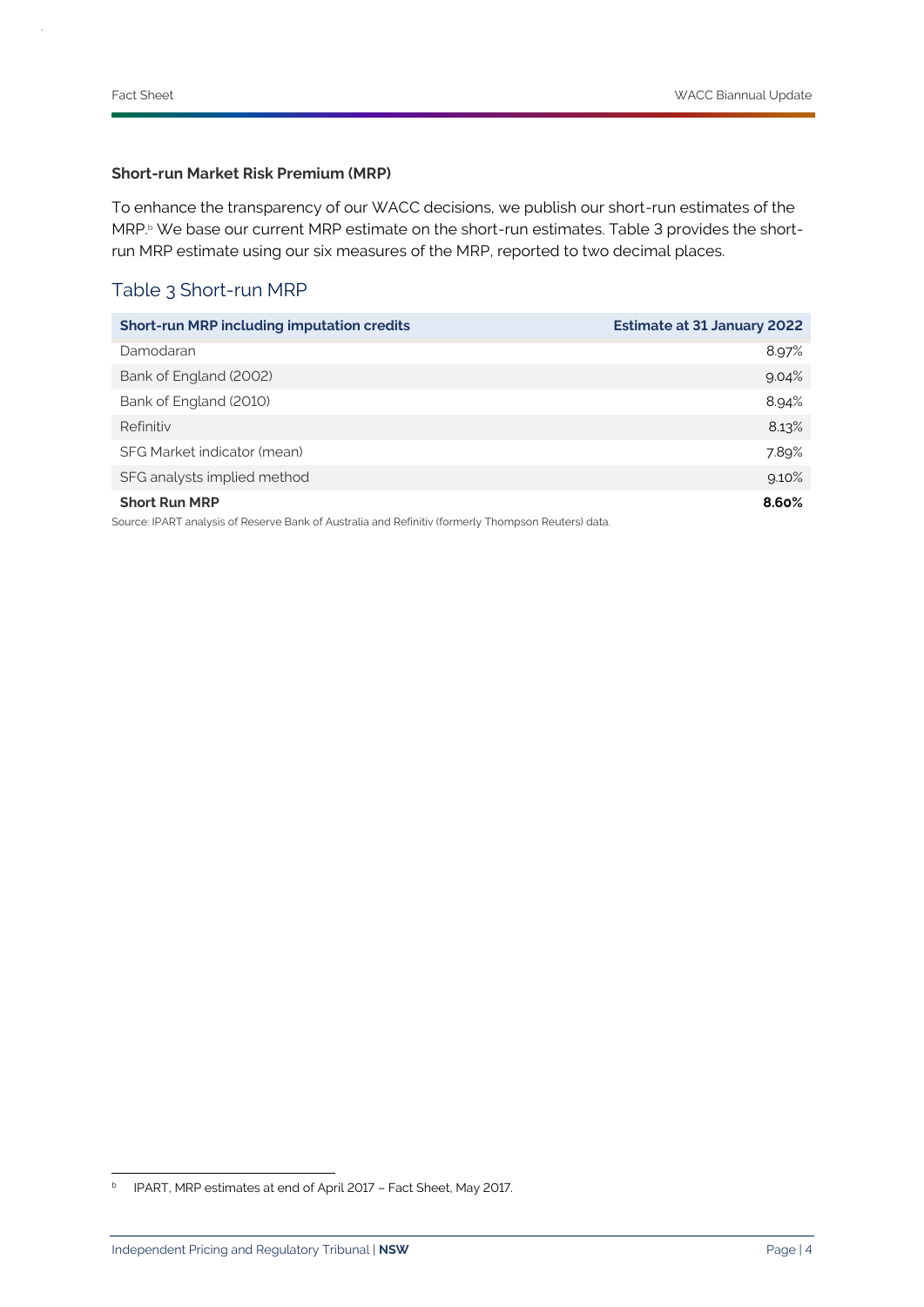# 3 Industry analysis

Table 4 shows the industry-specific parameters that we have previously adopted for the industries we regulate.

Table 4 Industry-specific WACC parameters

|                           | <b>Equity beta</b> |     | Target term to<br>maturity | <b>Gearing ratio</b> |            |
|---------------------------|--------------------|-----|----------------------------|----------------------|------------|
|                           | Low                | Mid | <b>High</b>                |                      |            |
| <b>Water</b>              | 0.6                | 0.7 | 0.8                        | 10 Years             | 60%        |
| Transport                 |                    |     |                            |                      |            |
| Rail                      | O.8                | O.Q | 1.0                        | 10 Years             | 60%        |
| Rail Access               | 1.0                | 1.0 | 1.0                        | 10 Years             | 45%        |
| Bus (metro & outer metro) | O.7                | 0.9 | 1.0                        | 10 Years             | 60%        |
| Light rail                | 0.7                | 0.9 | 1.0                        | 10 Years             | 60%        |
| Ferries                   | 0.8                | 0.9 | 1.0                        | 10 Years             | 40% to 60% |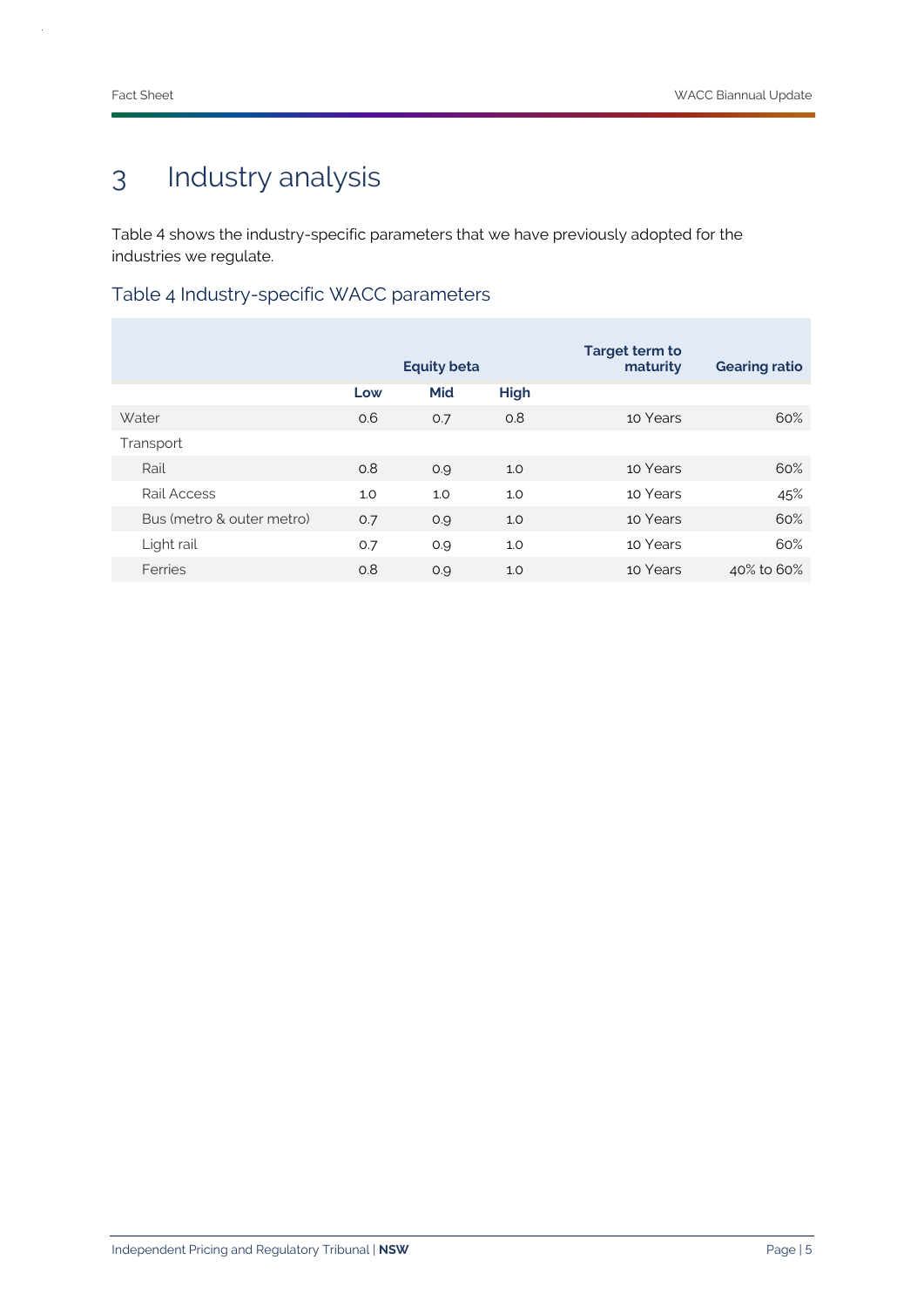Table 5 shows the six-monthly WACC range and midpoint estimates over the last two years for the industries that IPART regulates.

|                          | <b>Jan-20</b> | <b>Jul-20</b> | $Jan-21$ | <b>Jul-21</b> | $Jan-22$ |
|--------------------------|---------------|---------------|----------|---------------|----------|
| Water                    |               |               |          |               |          |
| Upper bound              | 4.0%          | 3.9%          | 3.6%     | 3.2%          | 2.9%     |
| Midpoint                 | 3.8%          | 3.6%          | 3.3%     | 3.1%          | 2.7%     |
| Lower bound              | 3.6%          | 3.4%          | 3.0%     | 2.9%          | 2.5%     |
| Rail                     |               |               |          |               |          |
| Upper bound              | 4.5%          | 4.3%          | 4.1%     | 3.7%          | 3.4%     |
| Midpoint                 | 4.4%          | 4.2%          | 3.9%     | 3.6%          | 3.3%     |
| Lower bound              | 4.3%          | 4.1%          | 3.7%     | 3.6%          | 3.2%     |
| <b>Bus, Light rail</b>   |               |               |          |               |          |
| Upper bound              | 4.4%          | 4.2%          | 4.0%     | 3.6%          | 3.2%     |
| Midpoint                 | 4.2%          | 4.1%          | 3.7%     | 3.5%          | 3.1%     |
| Lower bound              | 4.1%          | 3.9%          | 3.5%     | 3.4%          | 3.0%     |
| <b>Ferries</b>           |               |               |          |               |          |
| Upper bound              | 4.8%          | 4.6%          | 4.4%     | 4.2%          | 3.8%     |
| Midpoint                 | 4.8%          | 4.6%          | 4.3%     | 4.1%          | 3.7%     |
| Lower bound              | 4.8%          | 4.6%          | 4.2%     | 4.0%          | 3.7%     |
| Rail access <sup>a</sup> |               |               |          |               |          |
| Upper bound              | 5.8%          | 5.3%          | 5.1%     | 5.2%          | 4.8%     |
| Midpoint                 | 5.5%          | 5.1%          | 4.9%     | 4.8%          | 4.5%     |
| Lower bound              | 5.2%          | 5.0%          | 4.7%     | 4.4%          | 4.2%     |

### Table 5 Regulated industries half-yearly real post-tax WACC ranges and midpoints from January 2020 to January 2022

Source: IPART analysis of Reserve Bank of Australia and Refinitiv (formerly Thompson Reuters) data.

a: In our initial publication of this fact sheet on 24 February 2022 the real estimate of the lower bound of the rail access WACC was incorrectly converted from the nominal estimate. This mistake only applied to rail access. This has been corrected in this publication of the February 2022 market update fact sheet.

Note: These WACC ranges are prepared on the basis that a business has completed the transition to and is using the trailing average cost of debt.

Note 2: For the water industry, we determine a WACC for Central Coast Council, Essential Energy, Hunter Water Corporation, Sydney Desalination Plant, Sydney Water Corporation, Water Administration Ministerial Corporation (WAMC), the Wentworth to Broken Hill Pipeline and WaterNSW (for the Murray-Darling Basin valleys, we apply the ACCC's WACC methodology prescribed under the Water Charge (Infrastructure) Rules 2010).

Note 3: For our approach to determination Opal fares refer to Maximum Opal fares 2020-2024 Final report February 2020. For rural and regional bus fares refer to Review of rural and regional bus fares from January 2021, Final report December 2020 and for rail access refer to Rate of return and remaining mine life 2019-2024 final report July 2019.

Note 4: Please note that the methodology and parameters in this note and spreadsheet do not pre-empt the outcome of IPART's future decisions. They should be used as an illustration of how our current methodology would be applied to the given parameter values. This is because at each price review, we assess the appropriate valuation for each WACC parameter. In some cases, we may depart from our standard industry parameter valuations taking account of the individual regulated business's circumstances.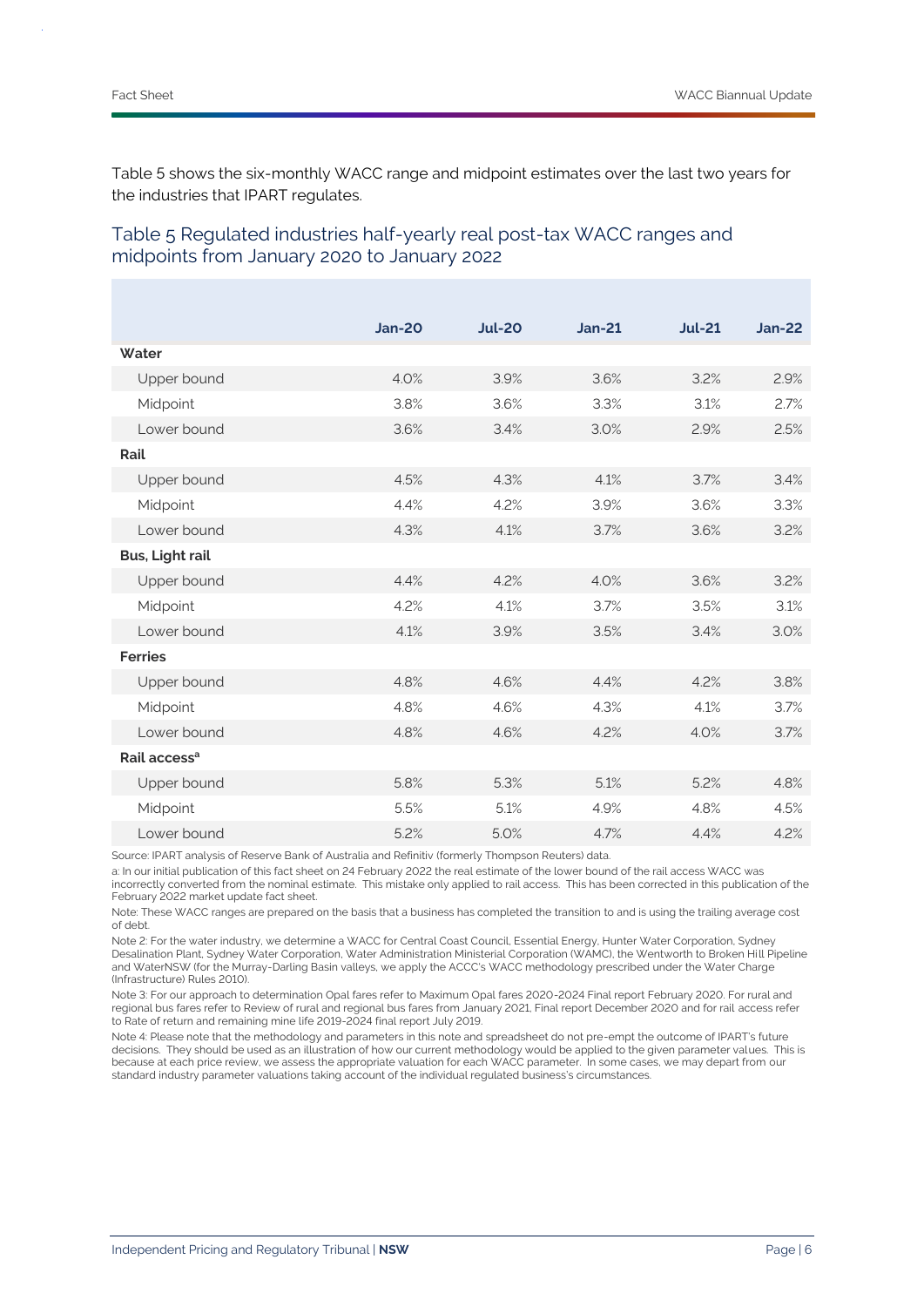### 3.1 Water

Figure 2 shows the six-monthly WACC range and midpoint estimates since January 2019 for the water industry. The WACC for the water industry ranges from 2.5% to 2.9%, with a midpoint of 2.7%. In the August 2021 market update, we reported a midpoint WACC of 3.1% for the water industry.



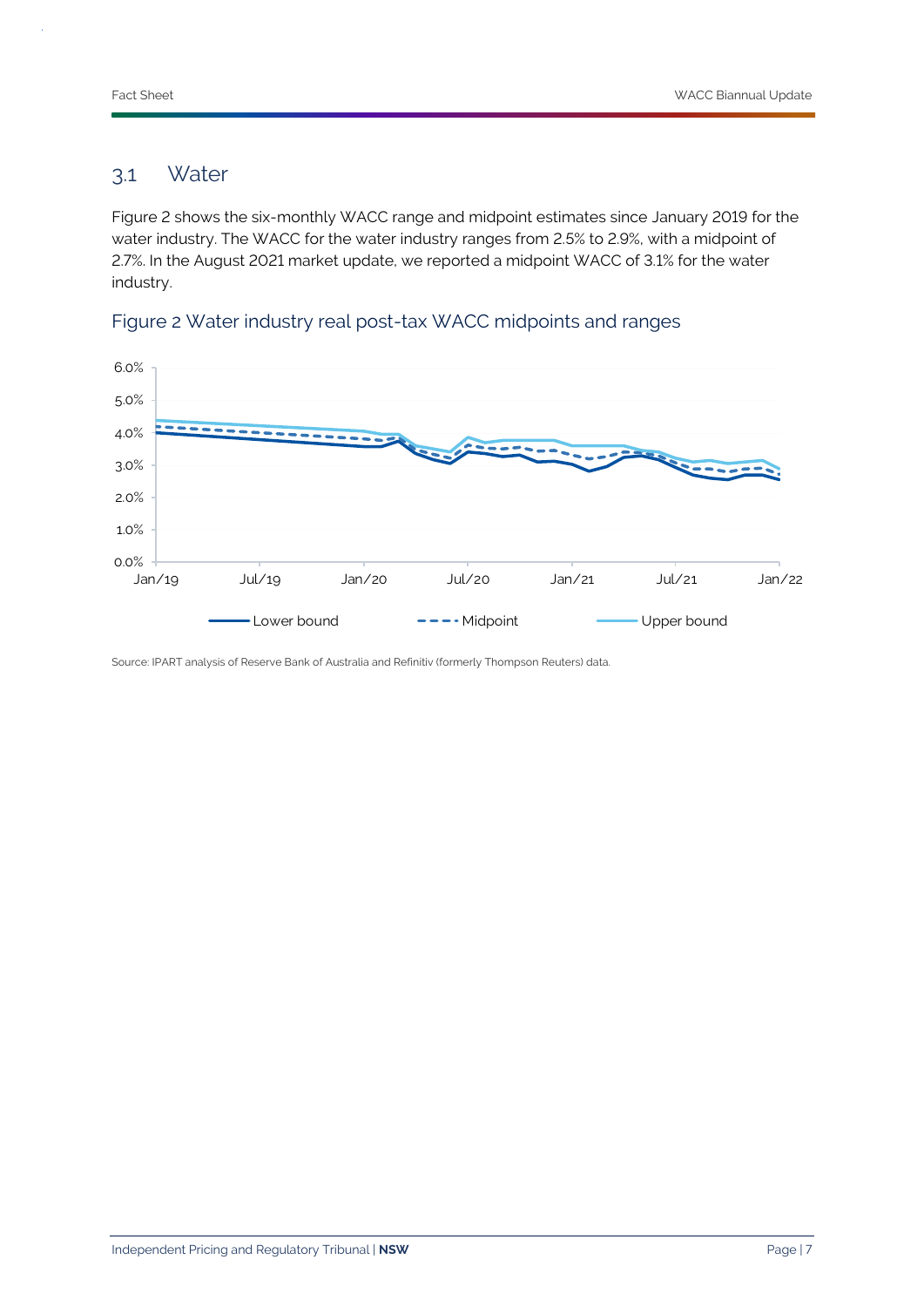### 3.2 Transport

Figure 3 presents notional WACCs for public transport and rail access based on updated market parameters and inputs. In recent reviews IPART has not used the building block method to recommend Opal prices for rail, bus, light rail and ferries and therefore does not currently have a WACC embedded in those pricing decisions. However, we continue to present the real WACC estimates for those industries here for stakeholders who remain interested. For our decisions on rail access we use a WACC in those pricing decisions. The WACC estimates presented here show the indicative WACC for these industries were we to estimate it as at 31 January 2022. They do not imply a change to any in-place pricing determinations or undertakings.

- The rail industry has a midpoint WACC of 3.3%. In the August 2021 market update, we reported a midpoint WACC of 3.6%
- The bus and light rail industry have a midpoint WACC of 3.1%. In the August 2021 market update, we reported a midpoint WACC of 3.5%
- The ferry industry has a midpoint WACC of 3.7%. In the August 2021 market update, we reported a midpoint WACC of 4.1%
- The rail access industry has a midpoint WACC of 4.5% $\scriptstyle\rm c$  . In the August 2021 market update, we reported a midpoint WACC of 4.8%



### Figure 3 Transport industries real post-tax WACC midpoints

c In our initial publication of this fact sheet on 24 February 2022 we incorrectly reported this value as 4.4%. This was updated in this publication of the February 2022 market update fact sheet.